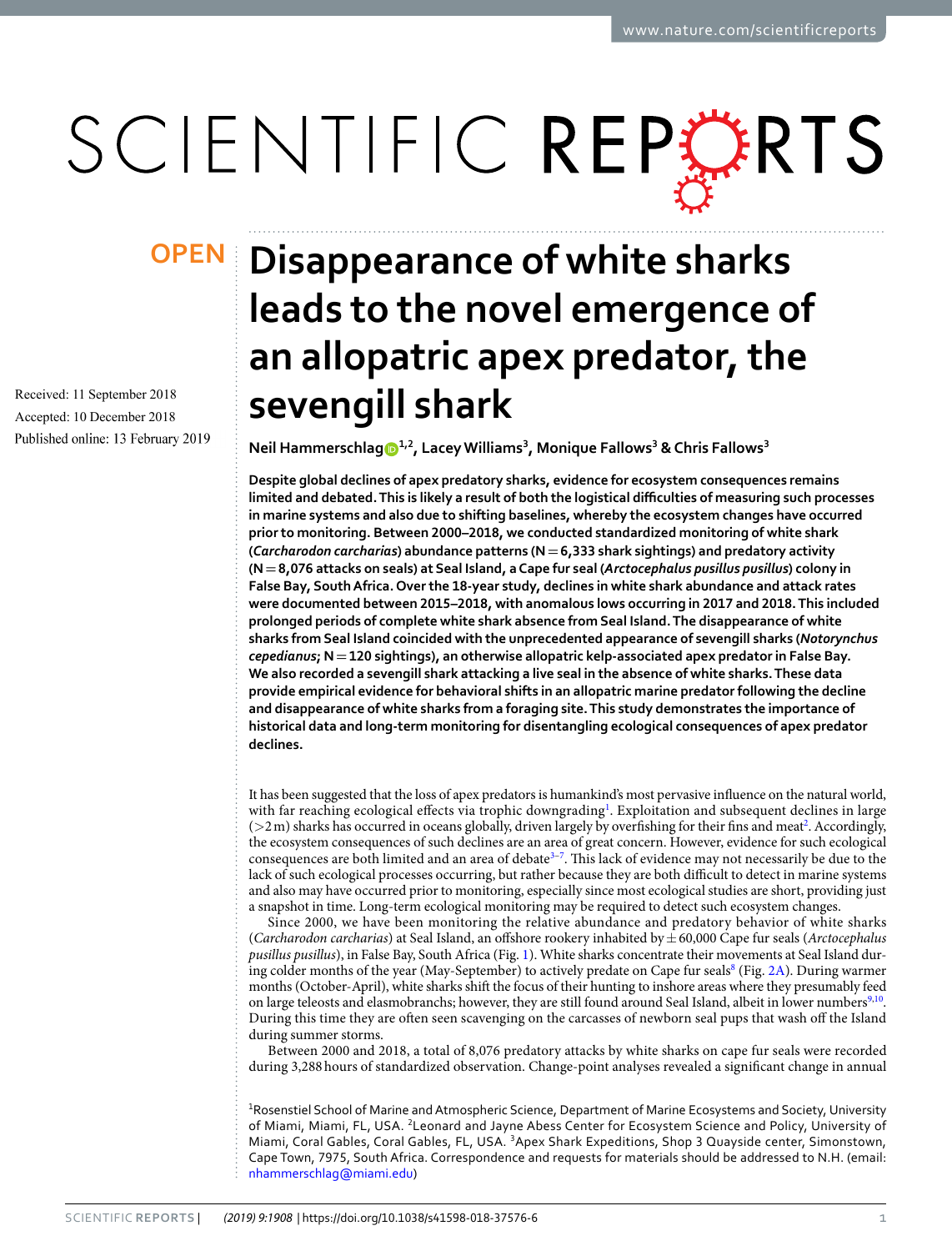

<span id="page-1-0"></span>**Figure 1.** Locations of Seal Island, a Cape fur seal rookery, (**A**) off the Western Cape of South Africa, within (**B**) False Bay. Historically, white sharks actively patrolled the waters of (**C**) Seal Island in the colder months. The only well-known aggregation site for sevengill sharks in False Bay is the inshore kelp beds of Millers Point (**C**), which is ~18 km southwest of Seal Island.



<span id="page-1-1"></span>**Figure 2.** In (**A**), a white shark moves along the rocky, unobstructed bottom, of Seal Island, a Cape fur seal rookery, in central False Bay. In (**B**), a sevengill shark moves through the dense inshore kelp beds off Millers Point, in western False Bay.

predation rates by white sharks on Cape fur seals occurring in 2014 (Fig. [3](#page-2-0)), after which predation rates declined. In 2018, white shark annual predation rates reached an 18-year low of  $0.2 \pm 0.05$  (mean  $\pm$  standard error) attacks per hour (Fig. [3\)](#page-2-0). The same pattern was found when data from only the colder months (May–September) were analyzed, with a significant change-point also found in 2014 (Supplementary Fig. S1).

Between 2000 and 2018, a total of 6,333 individual white sharks were sighted during 4,952.4 hours of standardized observational surveys. Change-point analyses revealed a significant change in annual white shark relative abundance patterns occurred in 2015, after which white shark relative abundance declined (Fig. [4\)](#page-2-1). In 2018, white shark relative abundance reached an 18-year low of  $0.5 \pm 0.1$  (mean  $\pm$  standard error) sightings per hour (Fig. [4](#page-2-1)). The same pattern was found when data from only the colder months (May–September) were analyzed, with a significant change-point also found in 2015 (Supplementary Fig. S2).

In 2017 and 2018, we also recorded for the first time in our surveys, prolonged periods (10+ consecutive sampling days) of complete white shark absence, even during the colder months when white shark abundance and hunting activity had historically peaked (Fig. [5](#page-2-2)). This included no observations of white sharks over 20 consecutive sampling days that occurred between 27 March and 21 May 2017 and then again over 60 consecutive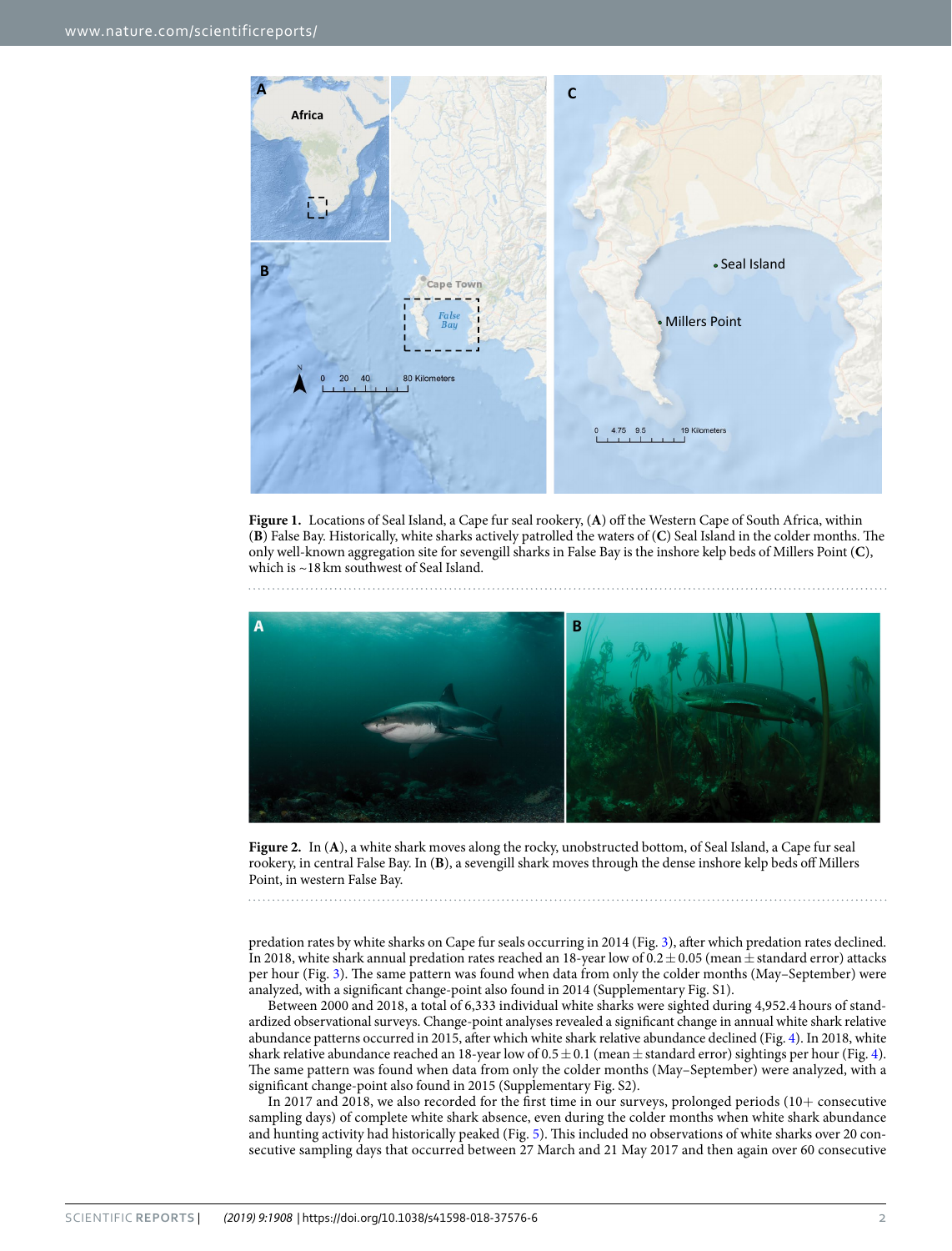

<span id="page-2-0"></span>**Figure 3.** Annual white shark predation rates on Cape fur seals over 18 years of monitoring at Seal Island in False Bay, South Africa. Data are mean ± standard error of white shark predations per hour, averaged across sampling days for each year. A significant change-point in the time-series is indicated with an arrow.



<span id="page-2-1"></span>**Figure 4.** Annual white shark and sevengill shark relative abundance over 18 years of monitoring at Seal Island in False Bay, South Africa. Data are mean  $\pm$  standard error of white shark sightings per hour (left y-axis) and sevengill shark sightings per hour (right y-axis), averaged across sampling days for each year. A significant change-point in the white shark time-series is indicated with an arrow.



<span id="page-2-2"></span>Figure 5. White shark and sevengill relative abundance over last 211 consecutive field days occurring between 1 August 2016 and 4 August 2018. Data are total number of different shark sightings per hour for each sampling day.

sampling days that occurred between 3 August 2017 and 29 May 2018 (53 of these sampling days occurred in the cooler months, March through September).

This disappearance of white sharks from our surveys in 2017 coincided with the first recorded observations of sevengill sharks (Notorynchus cepedianus) at Seal Island since monitoring began (Fig. [4](#page-2-1), Supplementary Fig. S2). Additionally, sevengill shark sightings continued to increase in 2018 as white shark relative abundance further decreased (Fig. [4](#page-2-1), Supplementary Fig. S2). Interestingly, sevengill sharks ( $N = 120$  sightings) were only detected during the prolonged periods of complete white shark absence, disappearing from our surveys during the intermittent short periods when white sharks temporarily returned to Seal Island, albeit in very low numbers, only to reappear when the white sharks were again absent from surveys (Fig. [5\)](#page-2-2). On 28 March 2018, at 0945 h, during a period when no white sharks were recorded from our surveys at Seal Island, an estimated 2-m in length sevengill shark rose to the surface and attacked a young-of-the year Cape fur seal. Taken together, these data suggest that the emergence of sevengill sharks at Seal Island was associated with the disappearance of white sharks.

The sevengill shark is widely distributed globally in temperate waters<sup>[11](#page-4-7)</sup>. Detailed dietary studies and stable isotope analyses from sevengill sharks demonstrate this species is an apex predator, feeding primarily on elas-mobranchs, large teleosts and seals<sup>12-[15](#page-4-9)</sup>. As concluded by Ebert<sup>[14](#page-4-10)</sup>, it appears that the sevengill shark has no other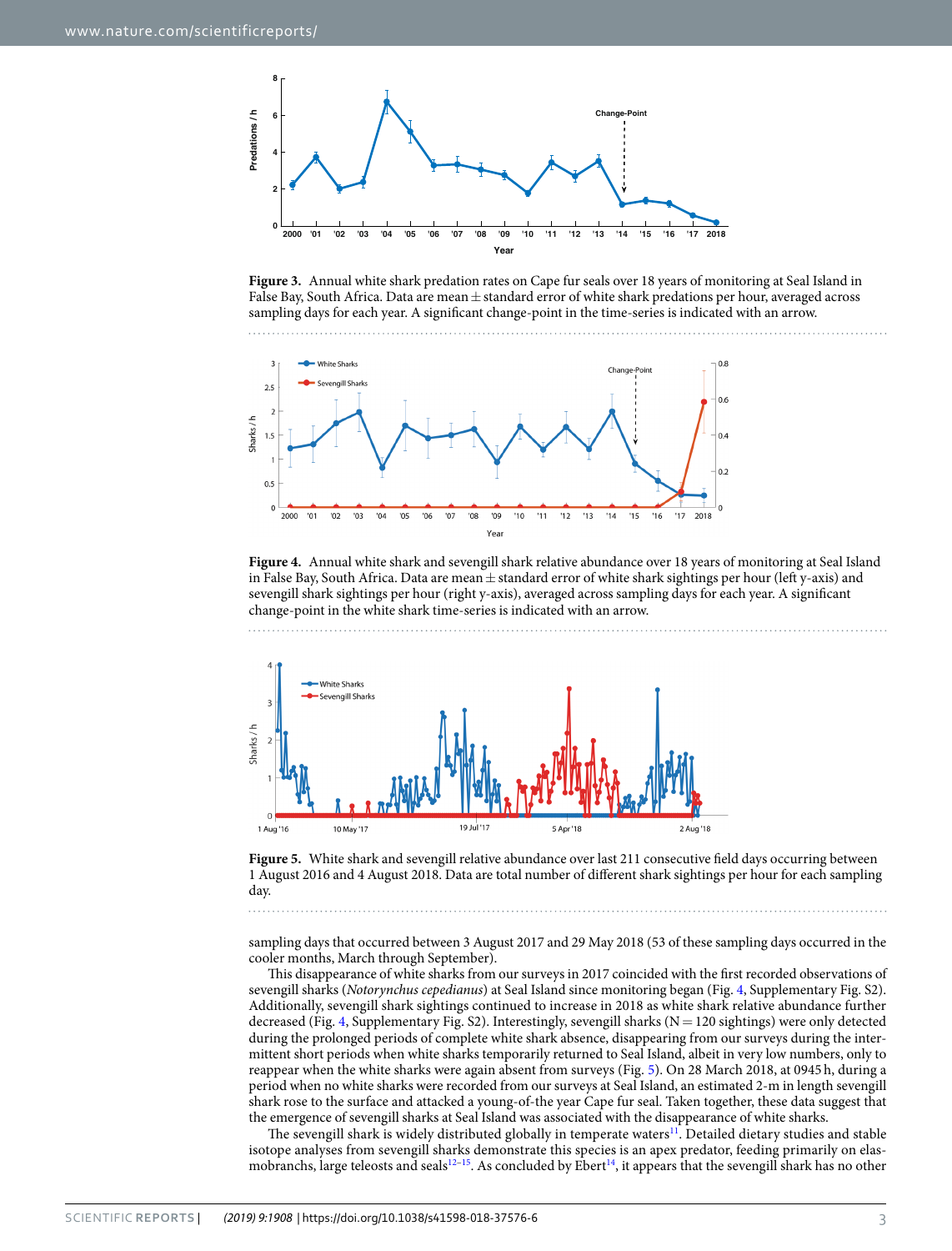trophic equivalents in South Africa's coastal marine ecosystems, with the exception of the white shark. In fact, other than orca whales (*Orcinus orca*), white sharks appear to be the only predator of adult sevengill sharks<sup>[13](#page-4-11)</sup>.

Within False Bay, sevengill sharks frequent inshore kelp beds<sup>[16](#page-4-12)</sup>, with one well-known aggregation site located in the vicinity of Millers Point, located ~18 km southwest of Seal Island (Figs [1](#page-1-0) and [2B](#page-1-1)). However, tracking studies have revealed that white sharks infrequently occur within the areas near this sevengill aggregation site off Millers Point<sup>[17](#page-4-13)</sup>. As suggested by previous research<sup>17</sup>, this may be because the dense kelp obstruct white shark movements and provide structural refugia to their prey, thereby impeding white shark hunting<sup>[10](#page-4-6),[18](#page-4-14)</sup>. The sevengills aggregating in these kelp beds may thus benefit from both reduced competition for shared prey as well as lowered predation risk from white sharks. Accordingly, we hypothesize that the anomalous emergence of sevengill sharks at Seal Island during 2017 and 2018 was the result of predation- and/or competitive- release in the absence of white sharks. We suggest that the decline in white sharks that began in 2015 likely reached a threshold in 2017 that subsequently led to the emergence of sevengill sharks at Seal Island. It is probable that sevengill sharks may have historically passed by or visited Seal Island prior to the decline in white sharks, but never were bold enough to approach our surface baits in the presence of white sharks and thus were not detected in our surveys. Tracking data from sevengill sharks would be useful for testing these hypotheses.

The reasons for the white shark population declines documented at Seal Island since 2015, combined with prolonged periods of disappearances in our surveys during 2017 and 2018, remain unknown. It is possible these patterns reflect population-level declines for the region, for example, from over-fishing or habitat loss, as suggested from mark-recapture, photo-ID and genetic analysis[19](#page-4-15)[–21](#page-4-16). It is also possible that False Bay's white sharks have shifted their distributional range elsewhere due to shifts in environmental conditions or prey<sup>[22](#page-4-17)</sup>. While the seal population size in False Bay remains relatively high and stable<sup>[10](#page-4-6)[,23](#page-5-0)</sup>, there could be undocumented declines or distributional shifts in alternative prey needed to sustain this apex predator. Changes in water temperatures associated with climate variability are unlikely to be a driver of the declines as a previous study at Seal Island found no impact of water temperature on inter-annual variations in white shark predation rates<sup>[24](#page-5-1)</sup>. Determining the drivers and scale of the white shark declines documented in this study is a priority area for future research. Further, it remains unknown if and when white sharks may return in historical numbers to Seal Island.

As for any study in the wild, we cannot completely rule out that the unprecedented appearance of sevengill sharks at Seal Island that occurred in 2017 and 2018 could be linked to other factors than white sharks. However, given both species occupy similar trophic positions, with the exception that white sharks are also predators of sevengill sharks, we are unaware of any alterations in prey that would lead to the appearance of sevengill sharks at Seal Island while simultaneously causing the disappearance of white sharks. While water temperature changes could be a factor influencing shark occurrences at Seal Island, our own independent sampling of environmental conditions at Seal Island has found no significant changes in annual mean water temperatures across the 18-year study (Supplementary Fig. S3). Furthermore, previous work at Seal Island found no influence of temperature on inter-annual variations in white shark predation rates<sup>[24](#page-5-1)</sup>. Taken together, while our results are correlative, we are not aware of any major environmental or biological perturbations across the study period that we can attribute to the appearance of sevengill sharks at Seal Island in 2017 and 2018, with the exception of the disappearance of white sharks from our surveys. Strength in our hypothesis also comes from the variability in sightings reported in Fig. [5](#page-2-2), where white shark and sevengill shark sightings are inversely related, with alternating absence/presence of white sharks leading to alternating presence/absence of sevengill sharks.

The potential cascading effects from the emergence of sevengill sharks at Seal Island are uncertain. White sharks have been found to affect the abundance, behavior and physiology of Cape fur seals here within the study system<sup>[10,](#page-4-6)[25,](#page-5-2)[26](#page-5-3)</sup>; however, sevengill sharks may not fulfil the same ecological role. Additionally, any behavioral shifts of sevengills away from the inshore kelp beds could also have community-level effects, as have been observed with other kelp-associated predator-prey dynamics (e.g. the classic killer whale–sea otter–urchin–kelp trophic cascade off the Pacific Northwest of the United States<sup>[27](#page-5-4)</sup>.

In summary, our study provided field evidence for ecological changes following the decline and disappearance of an apex predatory shark. Without historical data and time-series monitoring[28](#page-5-5), documenting and disentangling ecological consequences of marine predator declines and recoveries will likely continue to prove challenging.

#### **Methods**

**Study site.** Seal Island (34.1374°S, 8.5825°E) is an island rookery for Cape fur seals in False Bay, South Africa (Fig. [1](#page-1-0)). The underwater topography around the waters of Seal Island features a sharp drop-off along most of the western side of the island, where the water depth drops below 20 m within 50 m of shore, and a broad, shallow shelf along the north east side, where the drop-off occurs only 400 m from shore. The island is inhabited by approximately 60,000 Cape fur seals. The seals typically leave the island in coordinated groups of 5–20 individuals to feed in False Bay or up to 12–30+ km offshore, outside of the Bay, returning to the island at irregular intervals. White sharks actively hunt Cape fur seals at Seal Island during colder months (May through September), with attack rates peaking in June through August<sup>[10](#page-4-6)</sup>. Accordingly, though white sharks occur at Seal Island throughout the year, their residency and relative abundance is higher during colder months<sup>[10](#page-4-6)</sup>.

Year-round, between January 2000 and August 2018, research vessels conducted standardized monitoring of white shark predation events and relative abundance in the waters surrounding Seal Island. Upon daily arrival at the study site, water temperature was recorded using the vessel's onboard temperature sensor (Furuno model 1870).

**Predation events.** Between 07:00 and 09:30 h, sea conditions permitting, predation events by white sharks on Cape fur seals were recorded, following the approach of Fallows et al.<sup>[29](#page-5-6)</sup>. As described in Fallows et al.<sup>[25](#page-5-2)</sup>, predatory events were detected at the surface by one or more of the following: (1) white shark breach with a seal in its mouth or a seal leaping away from its mouth; (2) a sudden change in the travel behavior of seals, switching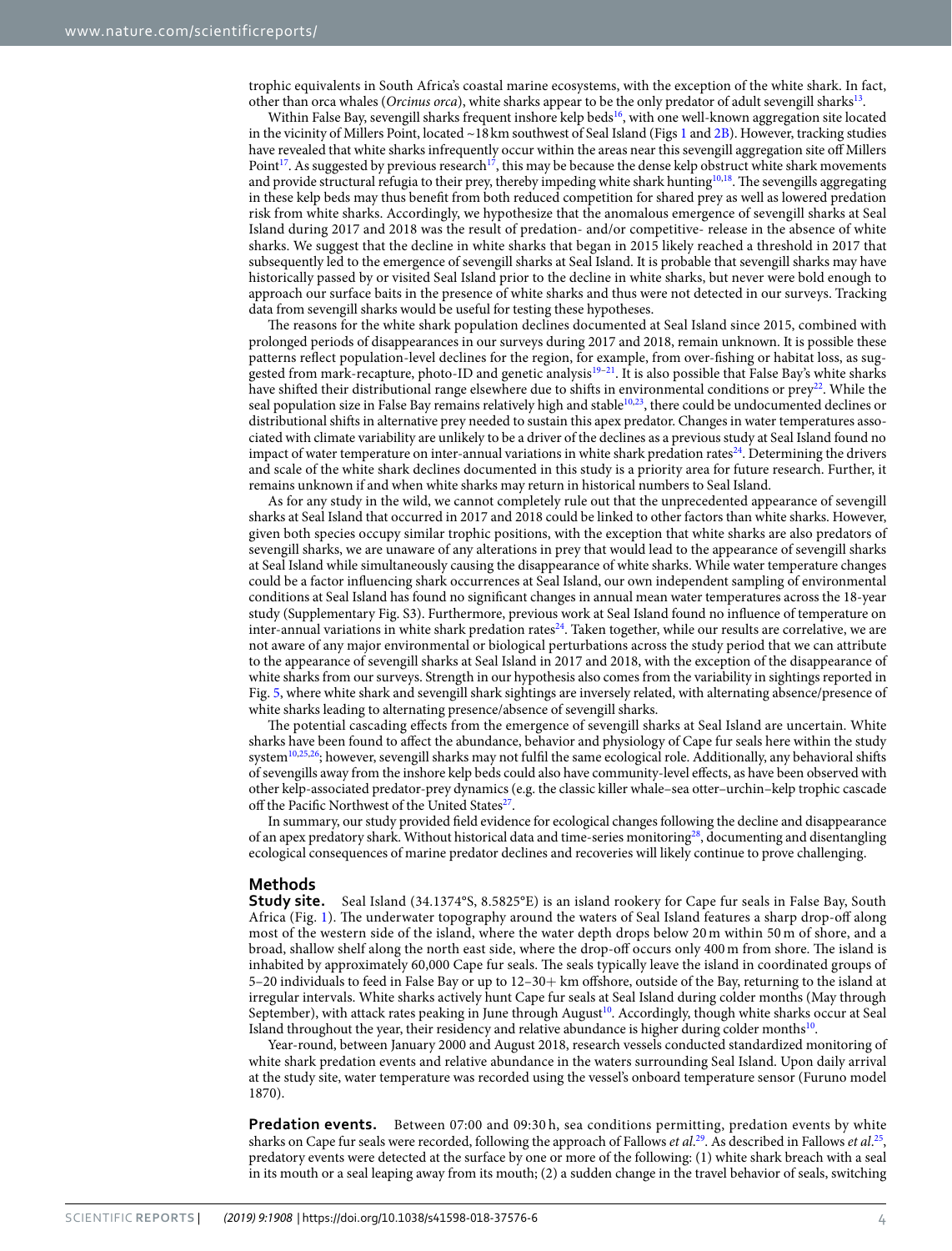from directional porpoising to zigzag evasive maneuvers with a shark in pursuit; (3) a splash accompanied by a blood stain, oil slick, a distinctive odor, and by any of the following indicators: a floating seal head, entrails floating on the surface or trailing from the gill openings of a white shark in the immediate vicinity, and/or highly localized plunge-diving black-backed kelp gulls (Larus dominicanis vetula) picking up and feeding on seal entrails. Any subsurface kills could be detected by the appearance of a blood stain at the surface and floating seal entrails.

The duration of each observational period along with the number of predatory attacks by sharks on seals during this period were recorded to calculate white shark predation rates (i.e. number of predation events per hour)<sup>[29](#page-5-6)</sup>.

**Shark relative abundance.** After 09:30 h, the research vessel anchored on the southern side of Seal Island and conducted standardized boat-based baited surveys of white sharks following the approach described in Hammerschlag et al.<sup>[10](#page-4-6)</sup>. Between 10:00 and 12:00, sea conditions permitting, sharks were attracted to the boat using a large tuna head and a seal decoy. Individual sharks were identified based on a combination of visual makers, including unique scarring, presence/absence of claspers, and individual variation in pigmentation patterns on the gill flaps, pelvic fins, and caudal fins<sup>[30](#page-5-7)</sup>. The duration of each baited survey was recorded, along with the number of different individual sharks observed during this period. Using these data, we calculated the number of different individual sharks observed per hour of baited survey as a metric of relative shark abundance $^{10}$  $^{10}$  $^{10}$ .

**Analyses.** To examine for potential annual trends in either white shark relative abundance or predation rates across the 2000–2018 time-series, we calculated the mean number of white sharks sighted per hour as well as the mean number of shark predations per hour, for each year. Change-point statistical analysis was applied to these data to detect if and when any temporal changes may have occurred in each time-series<sup>[31](#page-5-8)</sup>. We also applied change-point analysis to recorded temperature data to test for any temporal changes. Although surveys were conducted year-round, sampling effort was lower in October through January (mean  $\pm$  s.d 11  $\pm$  7 sampling days per month between February and September compared to  $2 \pm 2$  sampling days per month between October and January). To prevent any potential bias due to reduced survey effort during these summer months, data from October to January were excluded from the time-series change-point analyses. Since white shark residency, abundance and predation rates are highest at Seal Island during colder months, we also conducted a change-point analyses that only included data from cooler months (May through September) for comparison. All change-point analyses were undertaken using Change-Point Analyzer Version 2.3[32](#page-5-9). All other analyses were done using SAS Statistical software.

#### **Data Availability**

Data reported in this paper are archived in the University of Miami Scholarly Repository.

#### **References**

- <span id="page-4-0"></span>1. Estes, J. A. et al. Trophic downgrading of planet Earth. Science. **333**, 301–306 (2011).
- <span id="page-4-1"></span>2. Worm, B. et al. Global catches, exploitation rates, and rebuilding options for sharks. Mar. Policy. **40**, 194–204 (2013).
- <span id="page-4-2"></span>3. Baum, J. K. & Worm, B. Cascading top-down effects of changing oceanic predator abundances. J.Anim.Ecol. **78**, 699–714 (2009).
- 4. Ferretti, F., Worm, B., Britten, G. L., Heithaus, M. R. & Lotze, H. K. Patterns and ecosystem consequences of shark declines in the ocean. Ecol. Lett. **13**, 1055–1071 (2010).
- 5. Roff, G. et al. The ecological role of sharks on coral reefs. Trends. Ecol. Evol. **31**, 395–407 (2016).
- 6. Grubbs, R. D. et al. Critical assessment and ramifications of a purported marine trophic cascade. Sci. Rep. **6**, 20970 (2016).
- <span id="page-4-3"></span> 7. Ruppert, J. L., Fortin, M. J. & Meekan, M. G. The ecological role of sharks on coral reefs: Response to Roff et al. Trends. Ecol. Evol. **31**, 586–587 (2016).
- <span id="page-4-4"></span>8. Martin, R. A., Hammerschlag, N., Collier, R. S. & Fallows, C. Predatory behaviour of white sharks (Carcharodon carcharias) at Seal Island, South Africa. J. Mar. Biol. Assoc. UK. **85**, 1121–1136 (2005).
- <span id="page-4-5"></span>9. Kock, A. et al. Residency, habitat use and sexual segregation of white sharks, Carcharodon carcharias in False Bay, South Africa. PloS one **8**, e55048 (2013).
- <span id="page-4-6"></span> 10. Hammerschlag, N. et al. Physiological stress responses to natural variation in predation risk: evidence from white sharks and seals. Ecology **98**, 3199–3210 (2017).
- <span id="page-4-7"></span>11. Compagno, L., Dando, M. & Fowler, S. Broadnose sevengill shark in Sharks of the world. 68–69 (Princeton University Press, 2011).
- <span id="page-4-8"></span> 12. Ebert, D. A. Observations on the predatory behaviour of the sevengill shark Notorynchus cepedianus. S. Afr. J. Marine Sci. **11**, 455–465 (1991).
- <span id="page-4-11"></span>13. Ebert, D. A. Diet of the sevengill shark Notorynchus cepedianus in the temperate coastal waters of southern Africa. S. Afr. J. Marine Sci. **11**, 565–572 (1991).
- <span id="page-4-10"></span> 14. Abrantes, K. G. & Barnett, A. Intrapopulation variations in diet and habitat use in a marine apex predator, the broadnose sevengill shark Notorynchus cepedianus. Mar. Ecol.Prog. Ser. **442**, 133–148 (2011).
- <span id="page-4-9"></span> 15. Ebert, D. A. Ontogenetic changes in the diet of the sevengill shark (Notorynchus cepedianus). Mar. Freshwater Res. **53**, 517–523 (2002).
- <span id="page-4-12"></span> 16. Ebert, D. A. Biology of the sevengill shark Notorynchus cepedianus (Peron, 1807) in the temperate coastal waters of southern Africa. S. Afr. J. Marine Sci. **17**, 93–103 (1996).
- <span id="page-4-13"></span>17. Kock, A. A. et al. Summer at the beach: spatio-temporal patterns of white shark occurrence along the inshore areas of False Bay, South Africa. Mov. Ecol. **6**, 7 (2018).
- <span id="page-4-14"></span> 18. Wcisel, M., O'Riain, M. J., de Vos, A. & Chivell, W. The role of refugia in reducing predation risk for Cape fur seals by white sharks. Behav. Ecol. Sociobiol. **69**, 127–138 (2015).
- <span id="page-4-15"></span> 19. Towner, A. V., Wcisel, M. A., Reisinger, R. R., Edwards, D. & Jewell, O. J. Gauging the threat: the first population estimate for white sharks in South Africa using photo identification and automated software. PloS one. **8**, e66035 (2013).
- 20. Andreotti, S. et al. An integrated mark-recapture and genetic approach to estimate the population size of white sharks in South Africa. Mar Ecol Prog Ser. **552**, 241–253 (2016).
- <span id="page-4-16"></span>21. Irion, D. T. et al. Pessimistic assessment of white shark population status in South Africa: comment on Andreotti et al. (2016). Mar Ecol Prog Ser. **577**, 251–255 (2017).
- <span id="page-4-17"></span>22. Hewitt, A. M., Kock, A. A., Booth, A. J. & Griffiths, C. L. Trends in sightings and population structure of white sharks, Carcharodon carcharias, at Seal Island, False Bay, South Africa, and the emigration of subadult female sharks approaching maturity. Environ. Biol. Fish. **101**, 39–54 (2018).